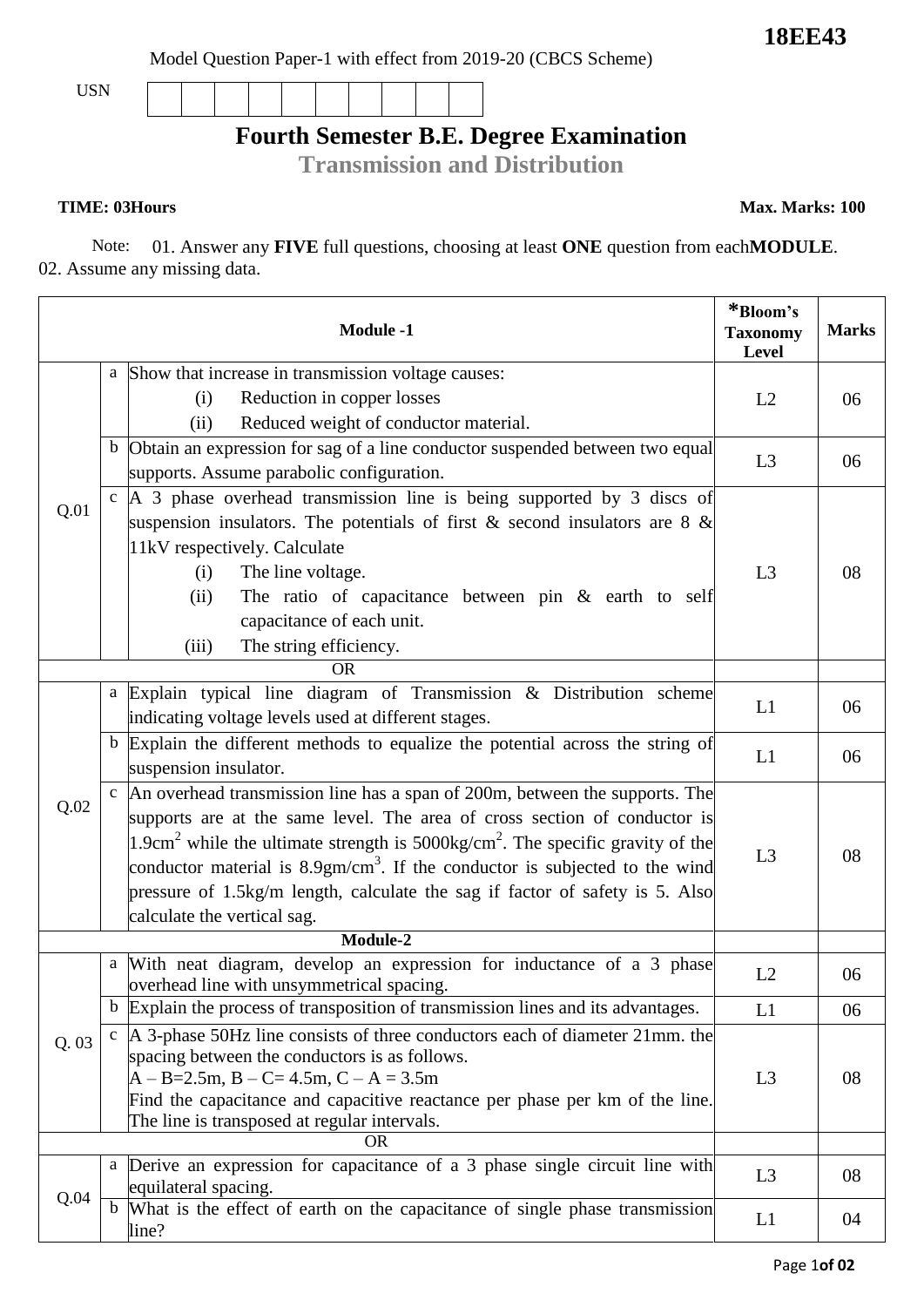**18EE43**

|          | c Calculate inductance of each conductor in a 3-phase, 3 wire system.<br>Conductors are arranged in a horizontal plane with spacing $d_{31}=4m$ ,<br>$d_{12}=d_{23}=2m$ . the conductors are transposed and have a diameter of 2.5cm.                                                                                                                                                                  | L <sub>3</sub> | 08 |
|----------|--------------------------------------------------------------------------------------------------------------------------------------------------------------------------------------------------------------------------------------------------------------------------------------------------------------------------------------------------------------------------------------------------------|----------------|----|
| Module-3 |                                                                                                                                                                                                                                                                                                                                                                                                        |                |    |
| Q.05     | Write a short note on classification of transmission lines.<br>a                                                                                                                                                                                                                                                                                                                                       | L1             | 05 |
|          | Derive an expression for A, B, C, D constants of a long transmission line by<br>$\mathbf b$<br>rigorous method of analysis.                                                                                                                                                                                                                                                                            | L3             | 07 |
|          | c   A 3- $\varphi$ , 50 Hz transmission line 100km long delivers 20MW at 0.9 p.f. lagging<br>$\&$ at 110kV. The resistance $\&$ reactance of the line per phase per km are<br>$0.2\Omega\& 0.4\Omega$ respectively while capacitive admittance is 2.5 x 10 <sup>-6</sup><br>mho/km/phase. Calculate<br>Sending end voltage & current,<br>(i)<br>Transmission efficiency, use nominal T method.<br>(ii) | L <sub>3</sub> | 08 |
|          | <b>OR</b>                                                                                                                                                                                                                                                                                                                                                                                              |                |    |
|          | a Derive an expression for voltage regulation and transmission efficiency of a<br>single phase short transmission line with the help of vector diagram.                                                                                                                                                                                                                                                | L <sub>3</sub> | 06 |
|          | b Explain Ferranti effect with suitable example.                                                                                                                                                                                                                                                                                                                                                       | L1             | 06 |
| Q.06     | A balanced 3 phase load of 30MW is supplied at 132kV, 50Hz and 0.8 pf<br>$\mathbf{c}$<br>lagging by means of a transmission line. The series impedance of a single<br>conductor is $(20 + i52)\Omega$ and total phase to neutral admittance is 315x10<br>$\beta$ mho. Using nominal T method find:<br>$(i)$ A, B, C, D constants of line<br>(ii) Sending end voltage<br>(iii)Regulation of the line    | L3             | 08 |